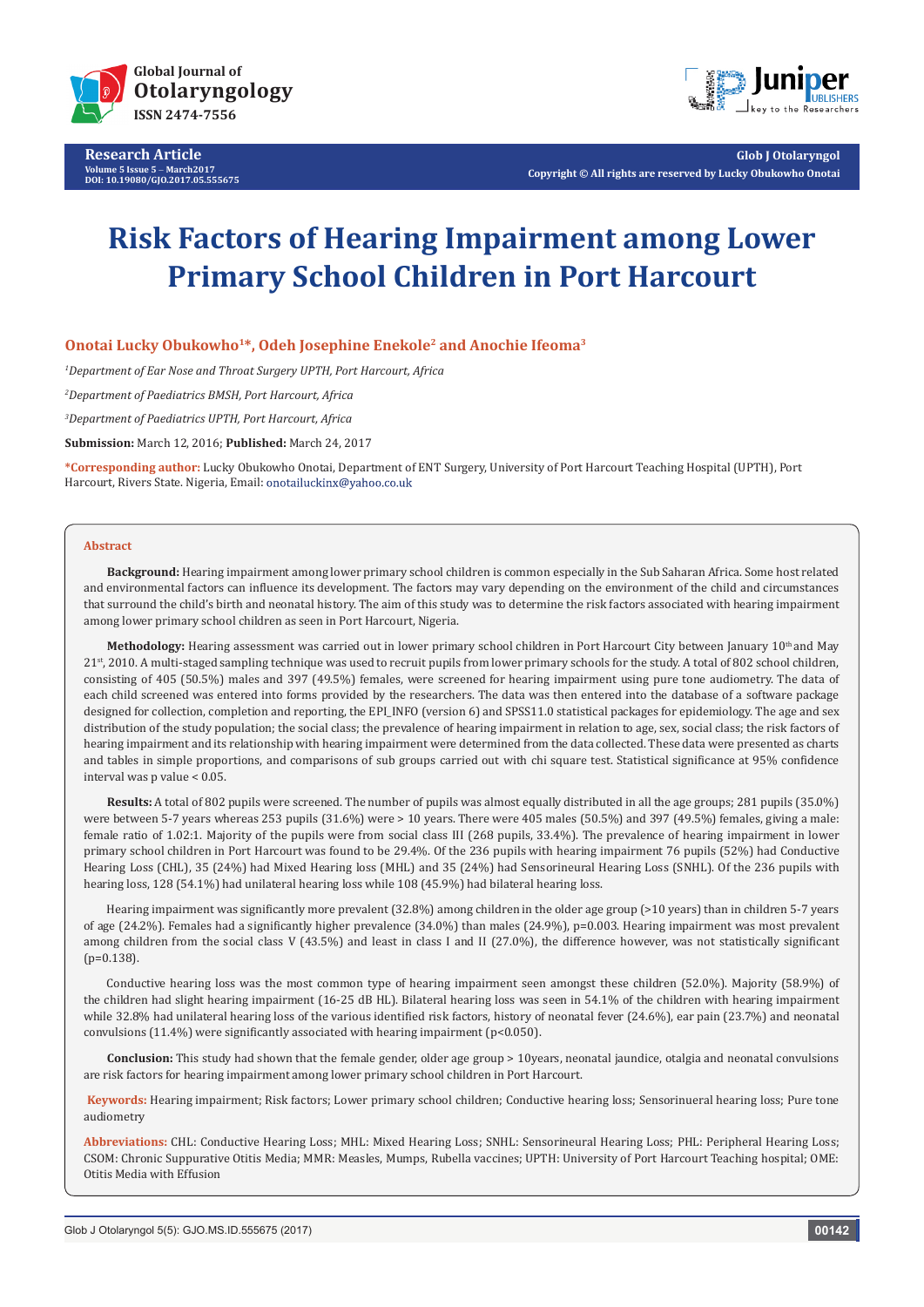## **Introduction**

Hearing impairment is defined as a full or partial decrease in the ability to detect or understand sounds [1]. It can be classified based on site of the lesion- peripheral or central. Peripheral hearing loss (PHL) results from dysfunction in the transmission of sound through the external or middle ear or by abnormal transduction of sound energy into neural activity in the inner ear and the  $8<sup>th</sup>$  nerve [2]. PHL can be conductive hearing loss (CHL), sensorineural hearing loss (SNHL) or mixed.

CHL occurs when sound transmission is physically impeded in the external and/or middle ear [2,3]. SNHL occurs as a result of damage to (or maldevelopment of) structures in the inner ear [2,4]. When CHL occurs with SNHL it is said to be of mixed type [5]. Auditory deficits originating along the central auditory nervous system pathways from the proximal 8th nerve to the cerebral cortex are generally considered central (or retrocochlear) hearing losses [2,6].

Hearing impairment can also be classified based on severity of the hearing loss [7,8], taken as the better ear average for four frequencies (0.5, 1, 2, and 4kHz), the degree of hearing loss may range from slight (16-25 dB HL), mild (26-40 dB HL), moderate (41-70 dB HL), severe (71-95 dB HL), to profound (>95 dB HL) [7-10]. It may be unilateral or bilateral [2,11]. Studies have shown that more than one third of children with unilateral hearing loss fail one or more grades in school [11,12]. On the other hand, bilateral hearing loss has been shown to affect the acquisition of language skills [11].

The causes of hearing loss may be organic or inorganic, and may present as congenital or acquired conditions [2,3]. CHL is the most common type in children. It is mostly acquired and mainly due to otitis media with effusion (OME) [2,3,13]. Congenital genetic disorders which cause CHL with deafness presenting at birth include Down's syndrome, Crouzon's disease, Achondroplasia, Marfan's and Pierre Robbins syndrome [3]. In a study done by Balkany et al, 40% of children with Down's syndrome had conductive hearing loss [14]. Congenital genetic disorders which cause deafness appearing later in childhood include osteogenesis imperfect, otosclerosis cystic fibrosis, immotile cilia syndrome and cleft palate [2]. Acquired disorders causing CHL include inflammatory conditions such as otitis externa, acute suppurative otitis media, chronic suppurative otitis media (CSOM) and varius forms of OME. Other acquired causes include foreign body, wax (impacted cerumen) and trauma- both direct (fracture of petrous temporal bone, tympanic membrane perforation by foreign body) and indirect (following a slap to the face, an explosion or barotrauma) [3], head injuries, a blow to the ear canal, sudden impact with water, blast injuries or the insertion of pointed instruments into the ear canal can lead to perforation of the tympanic membrane [12]. A study done by Chan reported that 50% of serious penetrating injuries of the tympanic membrane were due to parental use of a cotton-tipped swab [12].

The causes of SNHL include hair cell destruction from noise, disease or ototoxic agents; cochlear malformation, perilymphatic fistula of the round or oval window; and lesions of the acoustic division of the  $8<sup>th</sup>$  nerve [2,15,16]. The most common infectious cause of congenital SNHL is cytomegalovirus. The infection occurs in 1/100 newborns in the USA [2]. Other causes include toxoplasmosis, syphilis and rubella, all of which may cause delayed onset SNHL, months to years after birth [2,4]. Post natal infectious causes include group B streptococcal sepsis in newborns, bacterial meningitis, mumps, rubella and rubeola [4]. Deafness occurs in about one-third of children with rubella [3] prior to the introduction of Hib vaccine, meningitis was the most common cause of acquired hearing loss with deafness occurring in about 10% of children with bacterial meningitis [12].

Congenital genetic causes presenting with deafness which present at birth include Down's syndrome, Klippel-Feil syndrome, Turner's syndrome, Fanconi's syndrome and congenital hypothyroidism (cretinism) [6]. Alport's syndrome, Renal tubular acidosis and Refsum's disease present with deafness appearing in childhood [2,3]. Non-genetic congenital causes include infections (such as cytomegalovirus and herpes simplex), ototoxic drugs (aminoglycosides), metabolic causes (such as maternal diabetes) and foetal alcohol syndrome [3]. About one-third of children with foetal alcohol syndrome were found to have bilateral SNHL [17]. Perinatal causes of SNHL include hypoxia, hyperbilirubinaemia, preterm delivery and low birth weight [11,18]. Severe hyperbilirubinaemia is a strong risk factor for SNHL [3,11].

Acquired disorders causing SNHL include infections such as mumps, measles, herpes simplex, varicella-zoster and influenza virus (as complications of otitis media). Viral labyrinthitis, meningitis, Reye's syndrome, immunization (Tetanus, MMR vaccines have been implicated), trauma and ototoxic drugs e.g Aminoglycosides, loop diuretics have also being implicated [3]. Other causes include diabetes mellitus and neoplastic disease e.g Acoustic neuroma, leukaemia [3]. Congenital disorders causing mixed hearing loss with deafness occurring in childhood include osteopetrosis, Langerhan's cell histiocytosis and mucopolysaccharidosis. Acquired disorders causing mixed hearing loss may include infections such as meningitis [3].

The causes of central hearing loss include tumours, demyelinating disease of the 8th nerve, cerebellopontine angle and central auditory processing disorders [2]. Non-organic (psychogenic) deafness/hearing impairment is classified into functional (hysterical) deafness, malingering and organic deafness associated with psychogenic overlay. Functional deafness is apparent deafness in the absence of a pathologic process affecting the auditory pathway. It is responsible for about 5% of all audiology clinic attendance [3]. It may be a reaction to stress, especially when the child is not doing well at school and the parents expectations are unrealistically high. It may also be associated with other psychologic disturbances such as mutism,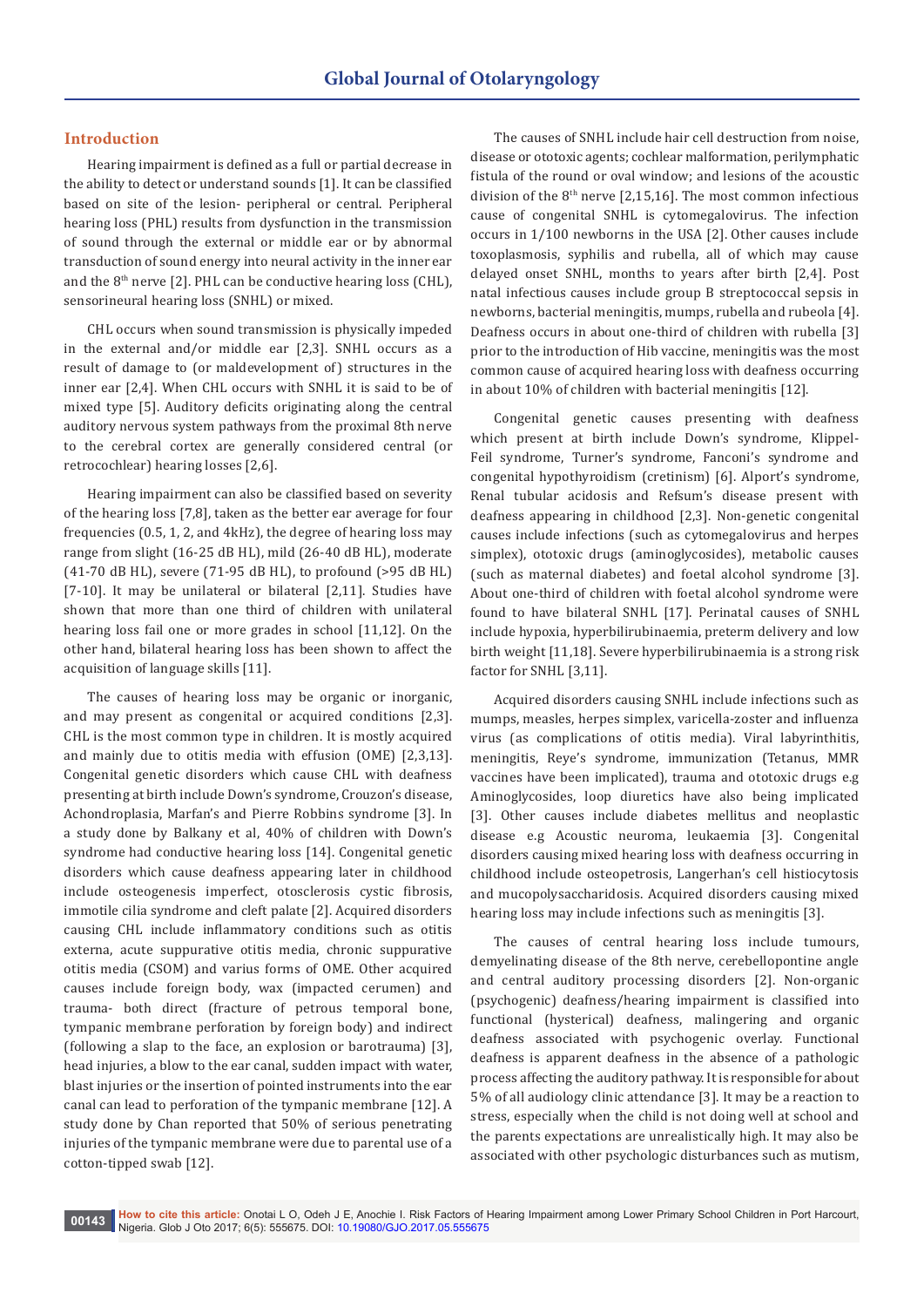tremors, aggressive or withdrawn behaviour. In this condition, the child's hearing is usually better than the audiogram would suggest [3].

Educating the public about the causes, effects, treatment and preventive measures of hearing impairment helps in reducing the prevalence of hearing disorders in children [19,20]. Genetic counseling should be provided for families at risk of genetic disorders such as Down's syndrome and Marfans syndrome [3]. Appropriate paediatric care helps in preventing many causes of hearing deficits. Erythroblastosis foetalis is prevented by the use or Rhesus (D) immunoglobulin, and hyperbilirubinaemia controlled by phototherapy and exchange transfusions [11,21].

Immunizations, such as MMR (Measles, Mumps, Rubella vaccines) and Pneumococcal vaccine, effectively prevents hearing loss from intrauterine and acquired infections [11]. Aminoglycosides and diuretics (especially in combination) are potentially ototoxic, and when used, serum levels must be monitored carefully especially in premature infants and in patients with renal insufficiency [11]. Reduction of exposure to loud noise (such as loud music from personal stereos, television sets, fire crackers, lawn-mowers, motorcycles, jet engines etc) in the child's environment prevents high-frequency hearing loss [12,22,23]. Teaching children not to ever stick objects such as toothpicks, matchsticks or even cotton swabs in their ears to remove wax reduces the risk of tympanic membrane perforation and subsequent hearing loss [22] Prompt and adequate treatment of infections (such as meningitis, respiratory tract infections and ear infections) reduces complications that lead to hearing loss [2].

The earlier the detection and rehabilitation of children with hearing impairment, the better the outcome [4,7,24,25]. A survey involving nine European countries showed that 90% of children with hearing impairment were not diagnosed by their first birthday and as many as 50% were not detected until 3 years of age [26]. Similarly, in the United States of America the average age of identification of deaf children was 3 years of age [27]. These findings therefore, encourage screening at birth to enhance early detection and prevention of hearing impairment. There is a dearth of literature on the risk factors associated with hearing impairment amongst lower primary school children in our setting. This study therefore, determined the risk factors associated with hearing impairment among lower primary school children as seen in Port Harcourt, Nigeria.

## **Methodology**

#### **Study area**

The study area is Port Harcourt City, the capital of Rivers State of Nigeria. It is located in the South-South geo-political zone of Nigeria. It was carved out of the former Eastern Region in 1967 by the Federal Government of Nigeria and is part of the Niger-Delta Basin. Rivers State covers a land area of 12,910 km2. Port Harcourt City is one of 23 local government areas of Rivers

State. It is divided into 3 main school districts: Township, Diobu and Trans Amadi. There are a total of 139 primary schools in PHC.

#### **Ethical Consideration**

Ethical clearance was obtained from the Ethics Committee of the University of Port Harcourt Teaching hospital (UPTH). The Rivers State Ministry of Education and the head teachers of the recruited schools were notified and permission obtained from them to carry out the study. Informed consent was also obtained from parents/guardian of the children.

#### **Study Population**

These were primary school children (primary 1, 2 and 3). Data obtained from Rivers State Ministry of Education showed that as at 2005/2006, the estimated student population in primary 1, 2 and 3 in PHC was 70000 pupils. There was an average of 200 pupils per class in the public schools, and 100 per class in the private schools.

#### **Inclusion Criteria**

a) Children in primary 1, 2 and 3.

b) Those whose parents gave consent.

#### **Exclusion Criteria**

- a) Children in special schools for the handicapped.
- b) Children whose parents refused consent.

#### **Sample Size**

Sample size was calculated using the formula $52$ :

```
n = pq
```

```
(e/1.96)^2
```
Where n= minimal sample size required

 p=expected prevalence of hearing impairment (13.9% in Lagos $)$ <sup>5</sup>

```
q=100-p
e=margin of error tolerated (2.5%)
Thus n=13.9 x (100- 13.9)= 1196.79
 (2.5/1.96)2 1.63
=734.23
```
Approximated to 740.

Thus the minimum sample size used was 740 lower primary school children.

#### **Sampling Method**

Multistage sampling technique was used to select pupils for the study. A list of all the primary schools in PHC obtained from the Rivers State Ministry of education with their student population formed the sample frame.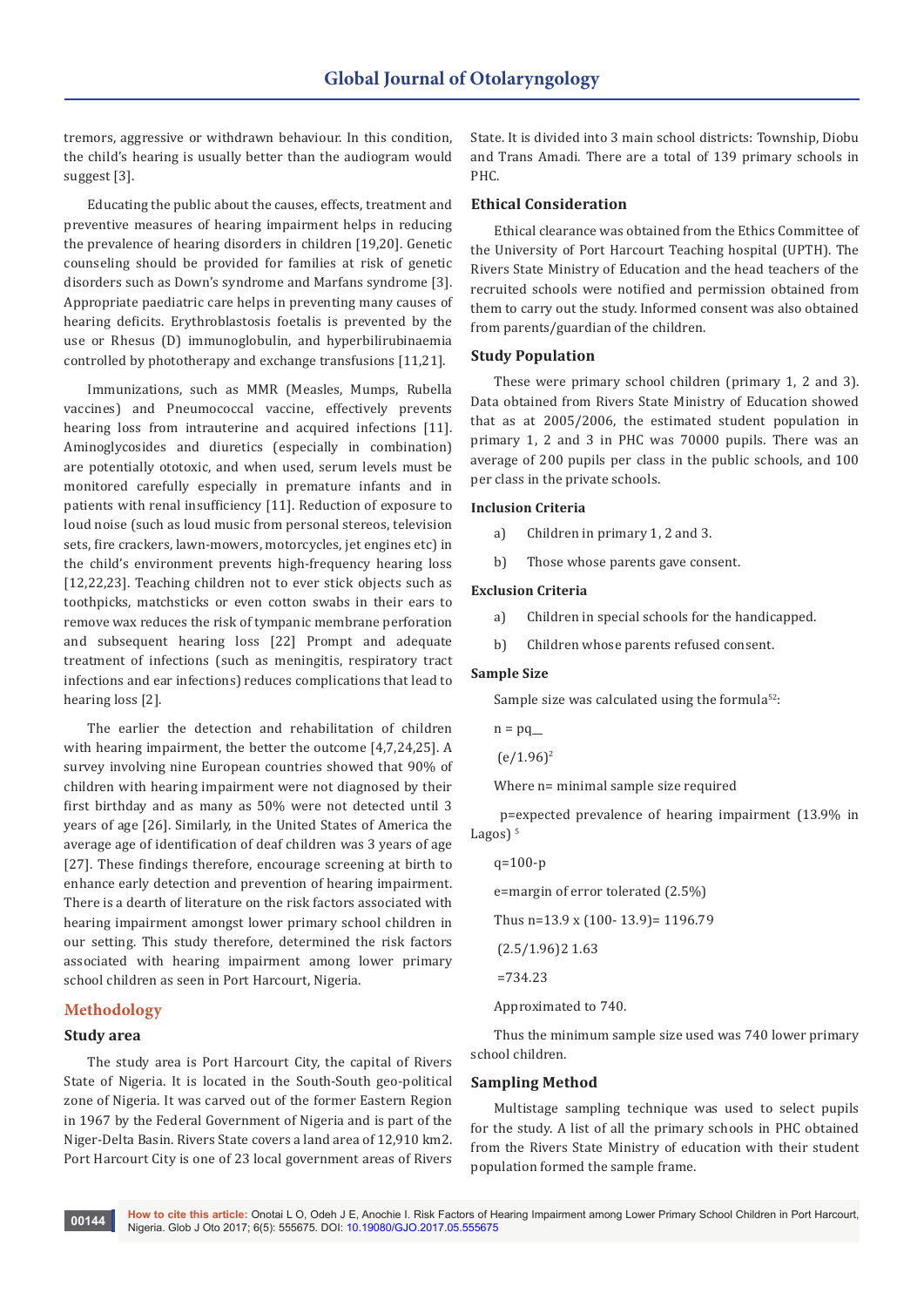**a) STAGE 1** (Distribution into the 3 school districts of PHC)

The 139 primary schools listed were shared into the 3 school districts of Port Harcourt:

Diobu-67, Township- 52, and Trans Amadi- 20. This translated to a ratio of 3: 2.5: 1.

**b) STAGE 2** (selection of pupils)

At each selected school, 20 pupils were selected by simple random sampling from each class of primary 1, 2 and 3, and recruited for the study.

#### **Study Procedure**

This study was carried out within two school terms from January 10<sup>th</sup>, 2010 to May 21<sup>st</sup>, 2010. Notification and permission for the study was obtained from the head teachers of the selected

**Appendix I:**

schools. Each school was visited before the commencement of the study. This was used for introduction and familiarization of the investigator and her assistants with the principals, teachers and pupils. The nature and the purpose of the study were explained to them. The head teachers were enthusiastic and agreed to the investigator being present at their Parent-Teacher Association meetings. This forum afforded the researcher the opportunity to educate the parents on the study and facilitated the process of obtaining consent from them. It was also used as a forum for clarifying any misunderstanding concerning the work. The parents were excited about the study and willingly gave consent for their children's /ward's participation.

Pupils in the selected classes were given pre-tested questionnaire (Appendix 1) for their parents to fill and return the following week. Those for whom informed consent was obtained were recruited for the study.

#### **Questionnaire**

#### **a) Child's History**

Name-

Date of birth- (Dd/M/Yr) Age- (years)

Sex: M/F

Home address (not P.O. Box) :

Phone no:

#### **b) Pregnancy history**

Any rash? Yes No

Fever? Yes No

Any other problems?

#### Duration of pregnancy in months: Normal/Premature

If premature, what was the duration of the pregnancy?

#### **c) Delivery (Birth)**

Normal (vertex) delivery Yes No

Breech (buttocks) delivery Yes No

Caeserean section (C/S) Yes No

#### -Emergency C/S

-Elective (planned) C/S

Labour lasted more than 24 hours? Yes No

Difficult delivery? Yes No

#### Place of birth

What was the birth weight? (Kilograms)

Did the child cry well immediately after birth?

What problems did he/she have after birth?

-Jaundice? Yes No

-Convulsion? Yes No

-Fever? Yes No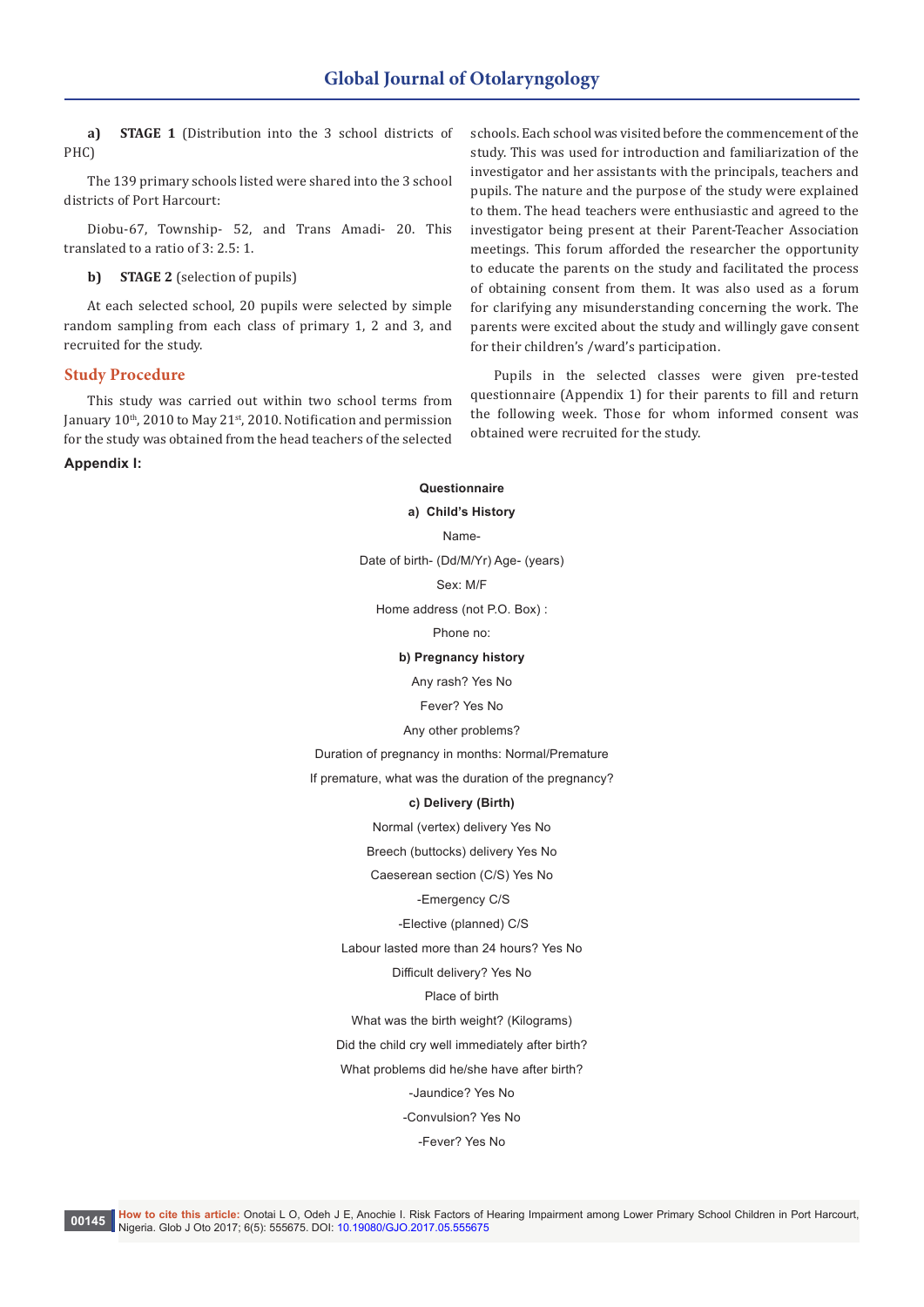# **Global Journal of Otolaryngology**

At what age did he/she smile?

At what age did he/she sit without support?

At what age did he/she crawl?

At what age did he/she walk without help?

At what age did he/she speak?

Has he/she had any illness, accidents or operations? Yes No

If yes, list the problems and the age at which they occurred:

Problem Age

1. 2.

3.

4.

Has he/she ever had?

Ear pain? Yes No

Ear discharge? Yes No

Difficulty in hearing? Yes No

Difficulty speaking or being understood? Yes No

**Others** 

## **d) Family history**

Father's occupation:

Mother's occupation:

Parent's educational attainment:

Father Mother

No formal education

Primary 6

Basic 9/Junior Secondary School Class 3

West African School certificate/SSCE

Teacher Training College

Technical Education, OND/HND

University Degree

Any family history of deafness (hearing impairment/loss)? Yes No

## **Training and standardization of Survey Team**

Five post-internship doctors were used as research assistants. They were trained on proper administration of the questionnaire. The training was done by the researchers. Individual performance of the assistants was crosschecked and found to be reliable by the researchers.

## **Pilot study**

A pilot study was carried out on 20 primary school pupils in a different local government area (Obio-Akpo) 6 weeks before the main study. This was to ascertain the workability of the study methods and improve on areas where there were likely to be shortcomings.

**a) Field work:** At the schools, the pupils whose parents

gave informed consent were assembled in the classrooms/ school hall depending on which facility was made available by the school authorities. One of the researchers then introduced members of her team to the pupils and teachers and gave a 10 minute interactive talk on simple ear care to gain their attention and confidence. She went further to demonstrate the screening process to the pupils.

The pupils were divided into groups of 5 for weight and height measurements and general physical examination carried out by the research assistants. After this, every child had an otoscopic examination and a complete ear, nose and throat evaluation done by the researchers following the guidelines published by Ijaduola [28]. Pupils with an abnormality or the presence of wax were be re-examined by the ENT Surgeon and the wax removed.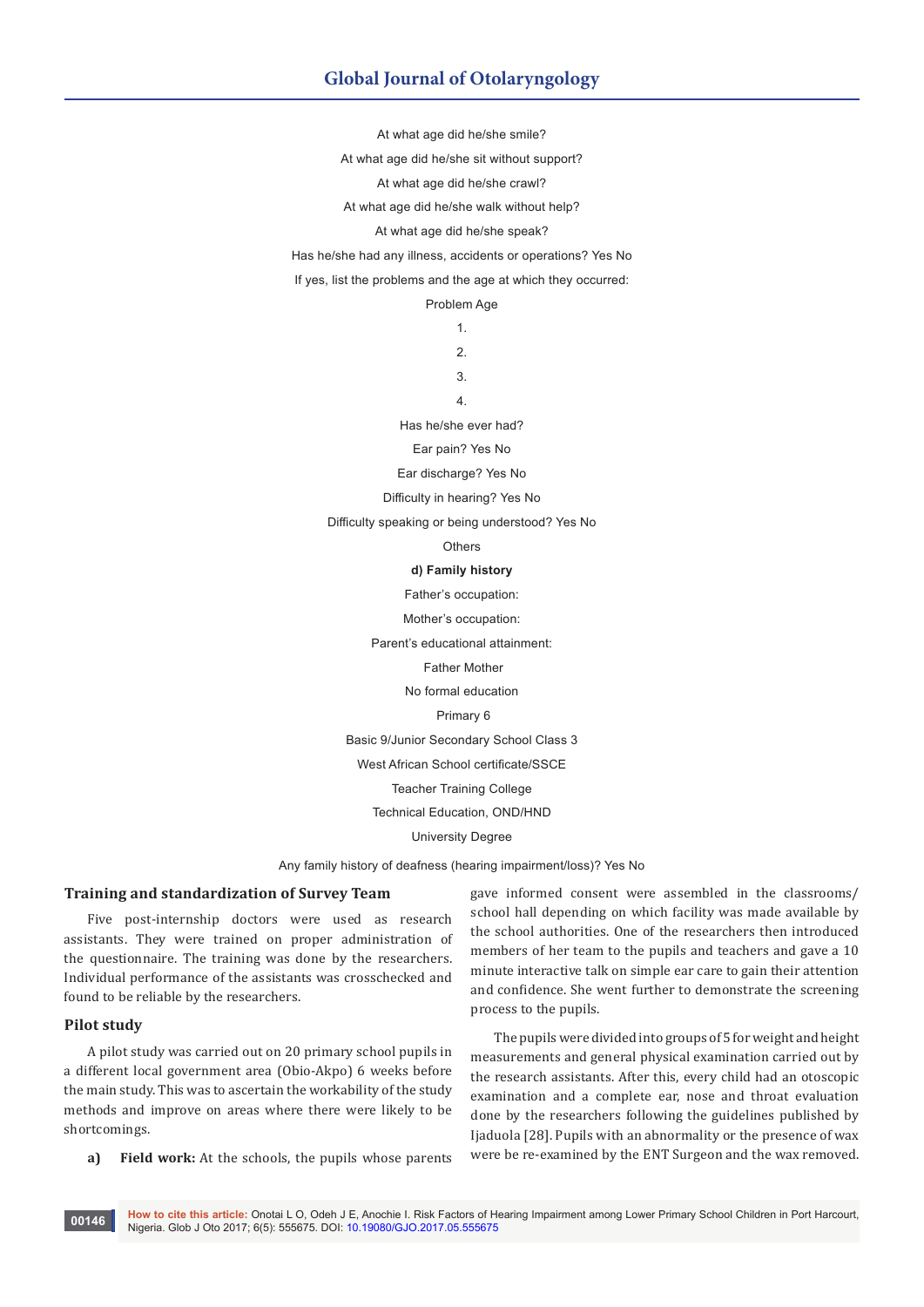The ear drums were then classified as abnormal if there was perforation, retraction or scarring.

The pupils were then taken to the quietest location in the school for audiometry. The school library was used for this. The ambient noise was measured with a sound level meter and if found to be acceptable (< 50 dB) [9,29]. The calibrated pure tone audiometer used (Madsen 1004) had a noise-reducing headset providing extra attenuation of about 25dB to outside noise thus bringing the ambient noise further within the acceptable range. The tests tones were presented to each child at the various tests frequencies (0.5, 1.0, 2.0 and 4.0 kHz) at an intensity level of 20dB and each ear tested separately. The child was instructed to listen carefully and raise the appropriate hand each time he or she heard the tone.

The children were encouraged to view the test as a game to reduce anxiety. The child was considered to have failed the test, and thus be hearing impaired, if he failed to respond to any of the frequencies tested in at least one ear. Such children were then screened again using the special head set for bone conduction.

**Appendix II:**

The various tests frequencies were once again presented using the pure tone audiometer. When both air and bone conduction were within normal limits (<15 dB HL) and equal, hearing is normal. Where both air and bone conduction are abnormal (>15dB HL) but equal, the child has sensorineural hearing loss (SNHL). Where bone conduction is normal but air conduction is > or= by 15 dB HL, the child has conductive hearing loss (CHL). Where both air and bone conduction are abnormal and unequal, the child has mixed hearing loss (MHL). Children who failed the audiometric test were subsequently referred to the University of Port Harcourt Teaching Hospital to see an Otorhinolaryngologist for further audiological assessment and expert management.

#### **Data Entry**

The data of each child screened was entered into the forms provided (Appendix II) by the research assistants and crosschecked by the researcher. The data was then entered into the database of a software package designed for collection, completion and reporting, the EPI\_INFO (version 6) statistical package for epidemiology.

**Findings a) Physical Examination:** General: Height: (metres) Weight: (Kilograms) **b) ENT profile:** Rhinorrhoea Yes No Enlarged turbinates Yes No Engorged turbinates Yes No Enlarged tonsils Yes No Pre-Auricular sinus Yes No Othere External Ear Profile: **c) Otoscopy:** Cerumen Yes No Debris Yes No Foreign body Yes No Mucoid discharge Yes No Normal Yes No Tympanic Membrane Findings: Dull Yes No Hyperaemia Yes No Perforation Yes No Scar Yes No Retracted/Bulging Yes No Normal Yes No

#### **d) Audiometry:**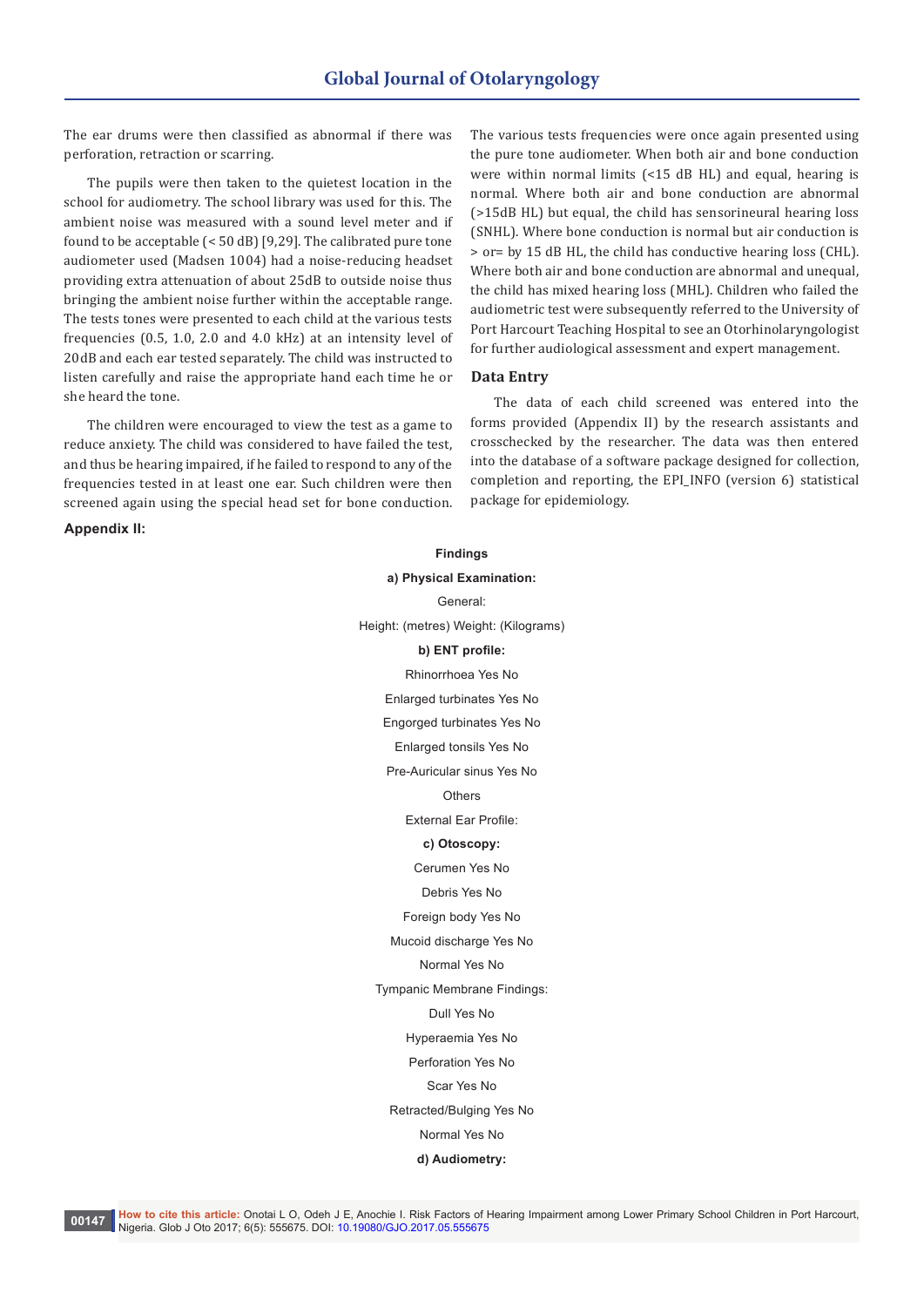Frequency (kHz) Hearing threshold (dB)-left ear Hearing threshold-right ear

0.5 1  $\mathfrak{p}$ 4 Pure tone average in worse ear: Passed test (<15dB): Failed test (>15dB): Degree of hearing loss, if any: -Slight (16-25 dB HL) -Mild (26-40 dB HL) -Moderate (41-70 dB HL) -Severe (71-95 dB HL) - Profound (>95 dB HL)

**Data analysis:** Data from the study was analyzed using the computer program EPI-INFO (VERSION 6) and SPSS11.0. The age and sex distribution of the study population; the social class; the prevalence of hearing impairment in relation to age, sex, social class and school type; the risk factors of hearing impairment and its relationship with school performance were determined from the data collected. These data were presented as charts, graphs and tables in simple proportions, and comparisons of sub groups carried out with chi square test. Statistical significance at 95% confidence interval was p value < 0.05.

#### **Results**

#### **Age and Sex Distribution of the Study Population**

The age and sex distribution of the study population is shown in Table 1. The number of pupils was almost equally distributed in all the age groups; 281 pupils (35.0%) were between 5-7 years whereas 253 pupils  $(31.6\%)$  were  $> 10$  years. There were 405 males (50.5%) and 397 (49.5%) females, giving a male: female ratio of 1.02:1.

**Table 1:** Age and Sex Distribution of Study Population.

| Age group<br>(years) | Males $(\% )$ | Females (%) | <b>Total number</b><br>(%) |  |
|----------------------|---------------|-------------|----------------------------|--|
| $5 - 7$              | 144(51.25)    | 137(48.8)   | 281(35.0)                  |  |
| $8 - 10$             | 133(49.6)     | 135(50.4)   | 268(33.4)                  |  |
| >10                  | 128(50.6)     | 125(49.4)   | 253(31.6)                  |  |
| Total                | 405(50.5)     | 397(49.5)   | 802(100.0)                 |  |

## **Social Class of the Study Population**

The social class of the study population is as shown in Table 2. Majority of the pupils were from social class III (268 pupils, 33.4%) and class II (222 pupils, 27.7%). Social class V had the least number of pupils (23, 2.9%). Forty-eight pupils (6.0%) were not classified as not enough information was provided by their parents/guardians.

| Table 2: Social Class of the Study Population. |               |  |  |
|------------------------------------------------|---------------|--|--|
| <b>Social class</b>                            | Total $(\% )$ |  |  |
| I                                              | 74 (9.2)      |  |  |
| П                                              | 222 (27.7)    |  |  |
| III                                            | 268 (33.4)    |  |  |
| IV                                             | 167 (20.8)    |  |  |
| V                                              | 23(2.9)       |  |  |
| Unclassified                                   | 48(6.0)       |  |  |
| Total                                          | 802 (100.0)   |  |  |

#### **Prevalence of Hearing Impairment**

The prevalence of hearing impairment in lower primary school children in PHC is illustrated in Figure 1. Of the 802 children screened, 566(70.6%) passed the screening test whereas 236 (29.4%) failed the screening test. The prevalence of hearing impairment in lower primary school children in PHC is 29.4%.



#### **Age Specific Prevalence of Hearing Impairment**

Table 3 compares the number of children with hearing impairment and normal hearing to the total population within

**How to cite this article:** Onotai L O, Odeh J E, Anochie I. Risk Factors of Hearing Impairment among Lower Primary School Children in Port Harcourt, **00148** Nigeria. Glob J Oto 2017; 6(5): 555675. DOI: [10.19080/GJO.2017.05.555675](http://dx.doi.org/10.19080/GJO.2017.05.555675
)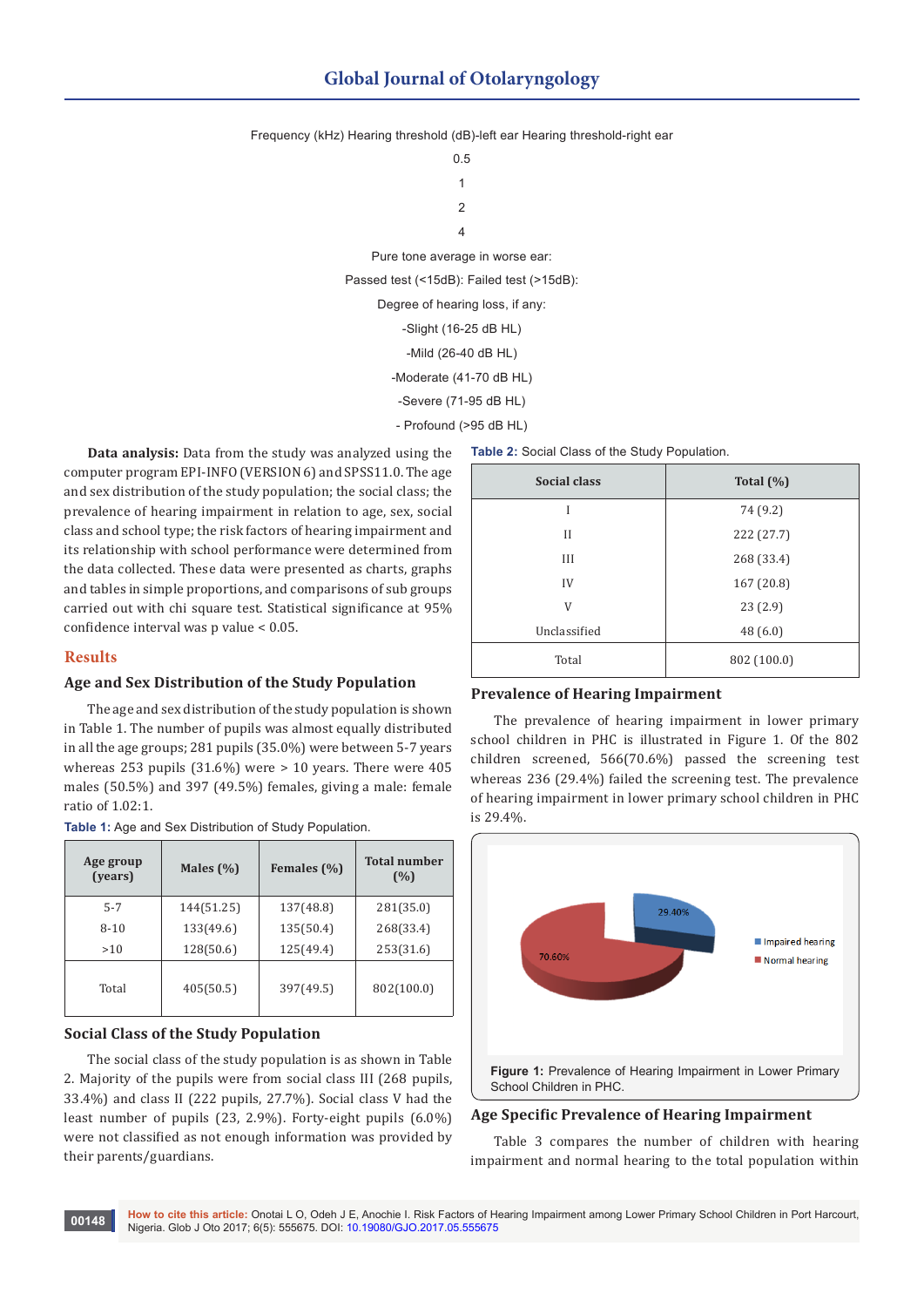the different age groups. The highest prevalence of hearing impairment was seen amongst those > 10 years of age. The least prevalence was seen among pupils aged 5-7 years. These differences were statistically significant ( $X^2 = 5.765$ , p= $0.027$ ). **Table 3: Age Specific Prevalence of Hearing Impairment.** 

| <u>. www.ext.com/organizations.com/organizations.com/organizations.com</u> |                                  |                             |               |  |
|----------------------------------------------------------------------------|----------------------------------|-----------------------------|---------------|--|
| Age group<br>(years)                                                       | <b>Normal</b><br>hearing $(\% )$ | Impaired<br>hearing $(\% )$ | Total $(\% )$ |  |
| $5 - 7$                                                                    | 213 (75.8)                       | 68 (24.2)                   | 281 (100)     |  |
| $8 - 10$                                                                   | 183 (68.3)                       | 85 (31.7)                   | 268 (100)     |  |
| >10                                                                        | 170 (67.2)                       | 83 (32.8)                   | 253 (100)     |  |
| Total                                                                      | 566 (70.6)                       | 236 (29.4)                  | 802 (100)     |  |

## **Sex Specific Prevalence of Hearing Impairment**

Of the 236 children with hearing impairment, 101(42.8%) were males while 135 (57.2%) were females. The prevalence of hearing impairment was higher in females (34.0%) than in males (24.9%) as shown in Table 4 below. The gender difference was statistically significant ( $X^2$ =7.936, p=0.003).

**Table 4:** Sex Specific Prevalence of Hearing Impairment.

| Gender | <b>Normal</b><br>hearing $(\% )$ | Impaired<br>hearing $(\% )$ | Total $(\% )$ |  |
|--------|----------------------------------|-----------------------------|---------------|--|
| Male   | 304 (75.1)                       | 101 (24.9)                  | 405 (100)     |  |
| Female | 262 (66.0)                       | 135 (34.0)                  | 397 (100)     |  |
| Total  | 566 (70.6)                       | 236 (29.4)                  | 802 (100)     |  |

## **Prevalence of Hearing Impairment according to Social Class**

**Table 5:** Prevalence of Hearing Impairment according to Social Class.

| <b>Social class</b> | <b>Normal</b><br>hearing $(\%)$ | Impaired<br>hearing $(\% )$ | Total $(\%)$ |  |
|---------------------|---------------------------------|-----------------------------|--------------|--|
|                     | 54 (73.0)                       | 20(27.0)                    | 74 (100.0)   |  |
| Н                   | 162 (73.0)                      | 60(27.0)                    | 222 (100.0)  |  |
| III                 | 192 (71.6)                      | 76 (28.4)                   | 268 (100.0)  |  |
| IV                  | 111 (66.5)                      | 56 (33.5)                   | 167(100.0)   |  |
| V                   | 13 (56.5)                       | 10(43.5)                    | 23(100.0)    |  |
| Unclassified        | 34 (70.8)                       | 14 (29.2)                   | 48 (100.0)   |  |
| Total               | 566 (70.6)                      | 236 (29.4)                  | 802 (100.0)  |  |

The prevalence of hearing impairment according to social class is as shown in Table 5. The prevalence of hearing impairment was highest among children in social class V (43.5%) followed by those in social class IV (33.5%). The prevalence of hearing impairment was lowest amongst those in social class II and I (27.0%). This difference was however not statistically significant ( $X^2 = 1.369$ , p=0.138).

# **Types of Hearing Impairment**

Of the 236 pupils with hearing impairment (hearing loss), 76 pupils (52%) had Conductive Hearing Loss (CHL), 35 (24%) had Mixed Hearing loss (MHL) and 35 (24%) had Sensorineural Hearing Loss (SNHL). This is shown in Figure 2 below.



# **The Severity of Hearing impairment**

**Table 6:** The Severity of Hearing impairment.

| Severity of hearing impairment | Number of pupils $(\% )$ |  |
|--------------------------------|--------------------------|--|
| $Slight(16-25dB HL)$           | 139 (58.9)               |  |
| Mild (26-40 dB HL)             | 84 (35.6)                |  |
| Moderate (41-70 dB HL)         | 12(5.1)                  |  |
| Severe (71-95 dB HL)           | 1(0.4)                   |  |
| Profound (dB HL)               | 0(0.0)                   |  |
| Total                          | 236 (100)                |  |

**Table 7:** Risk Factors Associated with Hearing Impairment.

| <b>Risk factors</b>      | <b>Normal</b><br>hearing $(\%)$ | <b>Impaired</b><br>hearing $(\%)$ | $X^2$  | P value  |
|--------------------------|---------------------------------|-----------------------------------|--------|----------|
|                          | 62 (11)                         | 35(14.8)                          | 2.354  | 0.080    |
| Emergency<br>C/S         | 85 (15.0)                       | 47 (19.9)                         | 2.905  | 0.056    |
| Prolonged<br>labour      | 41 (7.2)                        | 13(5.5)                           | 0.799  | 0.233    |
| Cried poorly<br>at birth | 20(5.8)                         | 8(7.1)                            | 0.274  | 0.372    |
| Low birth<br>weight      | 75 (13.3)                       | 31(13.1)                          | 0.002  | 0.533    |
| <b>NNJ</b>               |                                 |                                   |        |          |
| Neonatal<br>convulsion   | 32(5.7)                         | 27(11.4)                          | 8.184  | $0.004*$ |
| Neonatal<br>fever        | 73 (12.9)                       | 58 (24.6)                         | 16.623 | $0.000*$ |
| Ear pain                 |                                 |                                   |        |          |
| Ear discharge            | 90 (15.9)                       | 56 (23.7)                         | 6.854  | $0.007*$ |
|                          | 51(9.0)                         | 31(13.1)                          | 3.084  | 0.054    |

The severity of hearing impairment (hearing loss) is shown in Tables 6 & 7. Of the 236 pupils with hearing impairment, majority-139 (58.9%) had slight hearing impairment. Eightyfour pupils (35.6%) had mild, 12 (5.1%) had moderate, and 1 (0.4%) had severe hearing impairment. None had profound hearing impairment.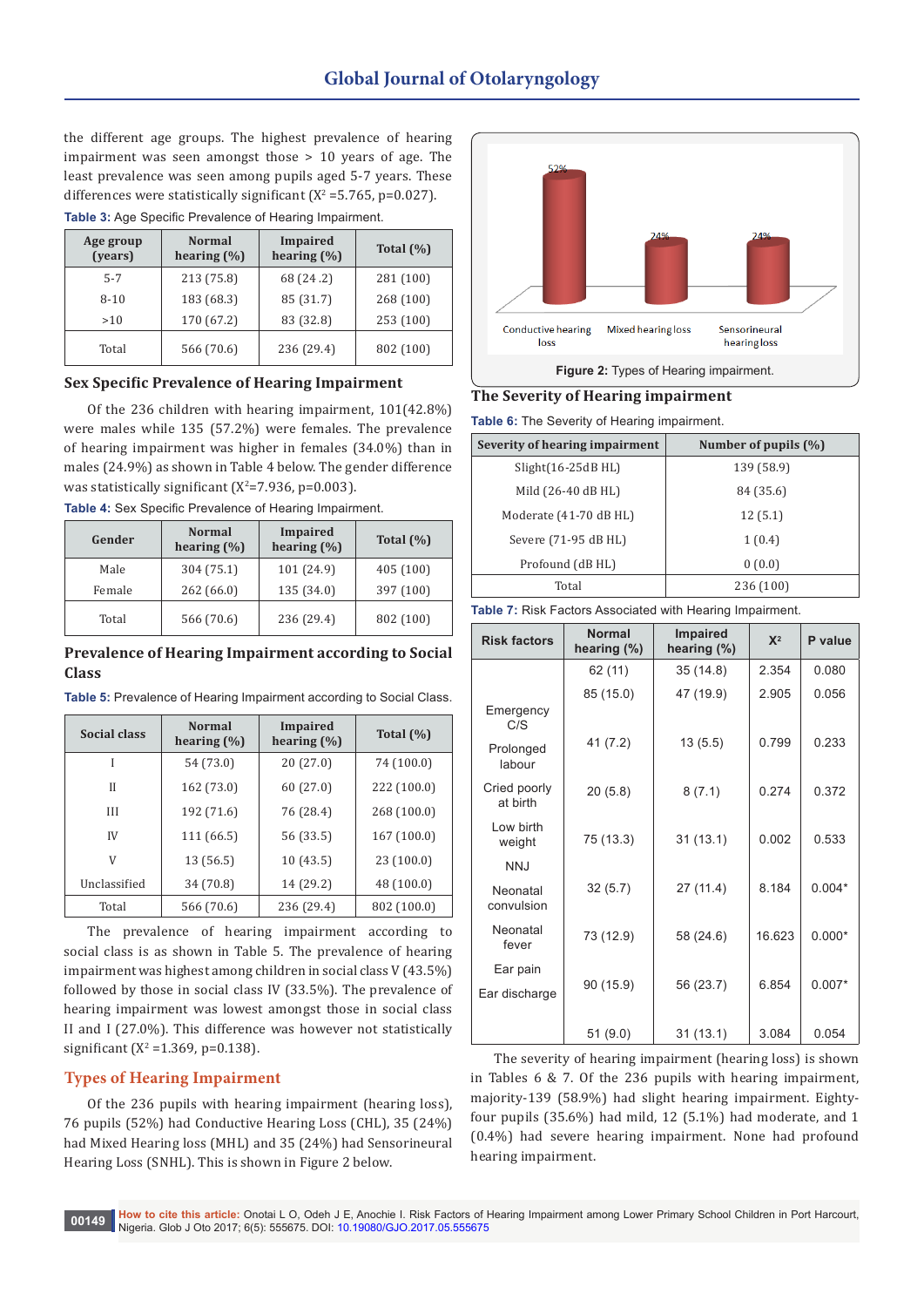#### **Unilateral/ Bilateral Hearing Loss**

Of the 236 pupils with hearing loss, 128 (54.1%) had unilateral hearing loss while 108 (45.9%) had bilateral hearing loss (Figure 3). Among those with unilateral hearing loss, 86 (67.2%) had right-sided hearing loss, while 42 (32.8%) had leftsided hearing loss.



#### **Discussion**

The factors that contribute to hearing impairement among lower primary school children Worldwide are multifactorial; they vary depending on the environment of the child and circumstances that surround the child's birth and pregnancy history. Our study found the female school child to have a significantly higher sex specific prevalence of hearing impairment (34.0%) than their male counterparts (24.9%). Most studies have suggested that hearing impairment occurred more commonly in boys than girls [30-34]. It has been reported that girls have a shorter stiffer cochlear which provides a more sensitive frequency response [32] and that the hair cells are stiffer and therefore more sensitive in girls than in boys [33]. Traditionally, males have been noted to be more likely to be exposed to loud noises from work machines or firearms, and thus hearing loss. Henderson et al. [35] however, reported that more children of both sexes are listening to very loud music from headphones.

They reported a significant increase in noise induced hearing loss among girls from 12% to 17% when comparing results of studies they had carried out in 1994 and 2006 respectively [35]. Our study also revealed that hearing impairment was most prevalent amongst older children (> 10 years) and least amongst those 5-7 years of age. This was similar to that noted by Olusanya et al. [9]. The higher prevalence observed among older children may be due to noise induced hearing loss which occurs as a result of prolonged exposure to loud noise [36].

Three social classes (III, IV and V) have been reported to constitute 87.9% of a typical urban city population in Nigeria [37]. The prevalence of hearing impairment is highest among those in social class V (43.5%) and noted to reduce with increase in social class (Class I and II-27.0%). Though this difference was not statistically significant, it is comparable to that found in a study done in USA, [8] which reported a higher prevalence of hearing impairment of 0.78% in African-American children than their Caucasian counterparts (0.38%). This difference was attributed to a lower socioeconomic status of the African-American children [8]. This is similar to the findings of the study done by Prescott and Kibel in a poor rural city in South Africa [38]. Besides, it has been reported that hearing loss was more common in children whose mothers were less well educated [39]. This is probably due to the lower socio-economic status and consequently, poorer standard of living, increased risk of recurrent ear infections and reduced access to health care facilities of those in the lower social classes [40].

Conductive Hearing Loss was the most common type of hearing impairment seen among the pupils with hearing impairment in this study (52%).Twenty-four percent had SNHL and 24% had MHL. This is similar to the findings reported by Akinpelu and Amusa in a study done in the Western part of Nigeria, which showed CHL to be the most common type (54%) among primary school children [13]. These findings are also comparable to that reported by Olusanya et al. [9] where 36% of the pupils with hearing impairment had CHL, 24% had SNHL and 40% had MHL. This has also been confirmed by several studies carried out in other countries [6,3,12,40,41]. In fact, it has been established that CHL is the most common type of hearing loss in young children [6,3,13,42]. CHL may result from cerumen blocking the external ear canal, fluid in the middle ear preventing the ear drum from vibrating or a disruption or fixation of bones in the middle ear [43]. Middle ear disease (otitis media) is a leading cause of visits to the paediatrician. Research studies have determined that 50% of children less than 5 years of age will experience a conductive hearing loss [42]. Anderson in 1995 noted that 80% of primary school pupils (4-10 years) suffer from temporary hearing loss (usually CHL) at some time during the school year [42]

Most of the pupils (58.9%) with hearing impairment had slight hearing loss (16-25 dB HL). Only 5.5% had moderate to severe hearing loss. None had profound hearing loss. This finding is comparable to that reported in Tanzania which shows 3.0% of school children had mild to moderate hearing loss while only 0.35% had severe to profound hearing loss [44]. Also in Sierra Leone, 2.58% of children were shown to have mild hearing loss while only 0.65% had moderate hearing loss and 0.5% had severe hearing loss [45]. In Nigeria, in a study which showed the prevalence of hearing loss of 9.3%, only 0.58% and 0.93% of the study population had profound and severe hearing loss respectively [8]. Similarly, slight to mild hearing loss has been shown to be the most common among primary school children [7,9,40]. Children with more severe degrees of hearing impairment were more likely to have been detected earlier and most likely may have been enrolled in special schools for the deaf.

Hearing loss was unilateral in 54.1% of hearing impaired pupils and bilateral in 32.8%. Similarly, Daud et al also reported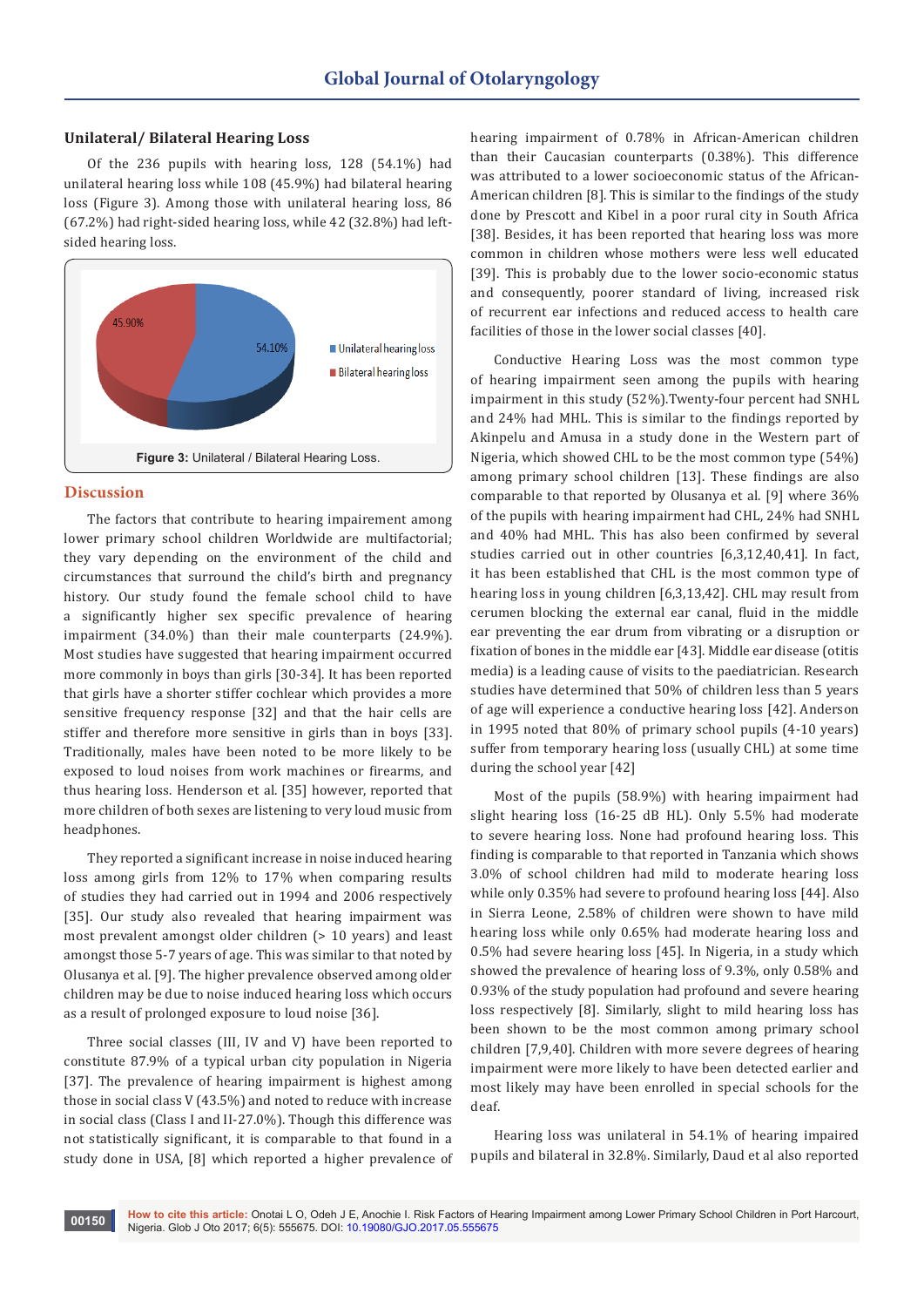unilateral hearing loss as being more common (61.1%) [41]. This is in contrast to that reported by Olusanya et al. [9] where bilateral hearing loss was reported as being more common [9]. Kiese-Himmel and Schoff [46] also reported bilateral hearing loss as being more common (73%) [46]. Other factors found to be significantly associated with hearing impairment by this study, includes history of neonatal fever (24.6%), ear pain (23.7%) and neonatal convulsions (11.4%). This is comparable to the results obtained by several other studies [3,11,18,47]. Post natal infections (which may present with neonatal fever and/or convulsions) such as group B streptococcal sepsis in the neonates, bacterial meningitis, mumps, rubella and rubeola all cause SNHL [4]. Meningitis is one of the most common causes of acquired hearing loss with deafness occurring in about 10% of children with bacterial meningitis [12].

Furthermore, a study done amongst some children revealed hereditary factors (due to intermarriages of close relatives) damaging medication (quinine), and infections (especially meningitis) as the causative factors of the needlessly high prevalence of hearing impairment [48]. Chronic ear infections are the most common cause of hearing loss among Nigerian children, with as many as one in three children presenting at an otology clinic in our setting, being diagnosed with middle ear infection (one in four of which suffer from hearing loss) [36,37]. Unfortunately, the children often present late at the health facilities with complications such as hearing loss because of poverty. Otitis media with effusion (OME) is more common in children than adults because of their shorter, more horizontal, straighter Eustachian tube (making it easier for bacteria to enter). The tube is floppier and the opening is narrower [49]. Also their relatively immature immune system makes them more susceptible to upper respiratory tract infections and consequently, OME [49]. Trauma (both direct and indirect) is also an important cause of CHL [3,12]. Severe hyperbilirubinaemia is a strong risk factor for SNHL [3,12,40]. Periods of neonatal apnoea and hypoxia strongly predispose to subsequent hearing loss [50]. Low birth weight increases the risk of hearing loss. The growth of the foetus during pregnancy, not the duration of the pregnancy, determines the hearing development [36]. The risk of hearing loss is greater in children weighing less than 1.5kg [36]. Conversely, premature birth has been reported to lead to hearing loss in 5% of cases [39]. These and other associated factors, including preterm delivery, low birth weight and prolonged labour were however, not shown to be significantly associated with hearing impairment by this study [3,11,18,47].

In the classroom, undetected hearing loss is more common than teachers realize. Slight, mild and unilateral hearing loss are not 'loudness' problems per se, but are distortion and clarity problems which negatively impact the speech signal [42]. In these situations, the teachers voice may be audible but not intelligible. Children with these hearing profiles will respond when their name is called, yet will confuse or not discern distinctive sounds needed for reading and language skills [42]. In developed nations, screening starts at birth and children are screened at first entry into school, every year from kindergarten through the  $3<sup>rd</sup>$  grade,  $7<sup>th</sup>$  grade,  $11<sup>th</sup>$  grade and upon grade repetition [11]. However, in most developing countries like Nigeria, provisions for hearing screening in schools are lacking, due to the collapse of the School Health Program in the country. If the present initiatives in enhancing the School Health Program in Nigeria are not improved upon and sustained, the prevalence of hearing impairment in primary school children may continue to rise and the economic and social consequences on the child, family and nation may become worse.

## **Limitation of the study**

Information on most risk factors associated with hearing impairment was based on history and should be taken with caution.

#### **Conclusion**

This study had shown that the female gender, older age group > 10years, neonatal jaundice, otalgia and neonatal convulsions are among the risk factors for hearing impairment among lower primary school children in Port Harcourt. However, the prevalence of hearing impairment even though it was found higher among children in lower primary school that belong to social class V was not statistically significant as a cause of hearing impairment.

#### **Recommendations**

To curb the menace posed by the risk factors of hearing impairment in lower primary school children in our environment, educating the public about the causes, effects, treatment and preventive measures of hearing impairment becomes imperative. Routine hearing screening should be carried out in school children for early detection of hearing impairment. This should be implemented as an integral part of the school health program and should be repeated annually. Routine Immunization services should be strengthened and new strategies developed to increase coverage. This will help prevent communicable diseases. Lastly, all stake holders should promote exclusive breastfeeding policy and encourage parents to improve personal hygiene, avoid smoking and overcrowding.

#### **References**

- 1. Wikepedia, hearing impaiment. Assessed on 26<sup>th</sup> June 2010.
- 2. Haddad J (2004) Hearing loss. In: Behrman RE, Kliegman RM, Jenson BH. (Eds). Nelson Textbook of Paediatrics, (17<sup>th</sup> edn). W.B Saunders Company, Philadelphia, USA, pp. 2129-2135.
- 3. Adams DA (1997) The Causes of deafness. In: Kerr AG, Adams DA, Micheal J Eds. Scott-Brown's Paediatric Otolaryngology (6<sup>th</sup> edn). Cinnamond, USA, 6: 61-72
- 4. [National Institute on Deafness and other Communicative Disorders.](http://www.nidcd.nih.gov/health/healthyhearing/)  [Healthy Hearing 2010. Hearing Health Progress Review NIH 2004.](http://www.nidcd.nih.gov/health/healthyhearing/)
- 5. [\(2000\) American Speech-Language Hearing Association. Audiological](http://www.asha.org/)  [assessment of children -birth to 5 years of age. Rockville, USA.](http://www.asha.org/)
- 6. [Davis JM, Sheperd NT, Stelmachowicz PG, Gorga MP \(1981\)](https://www.ncbi.nlm.nih.gov/pubmed/7253589)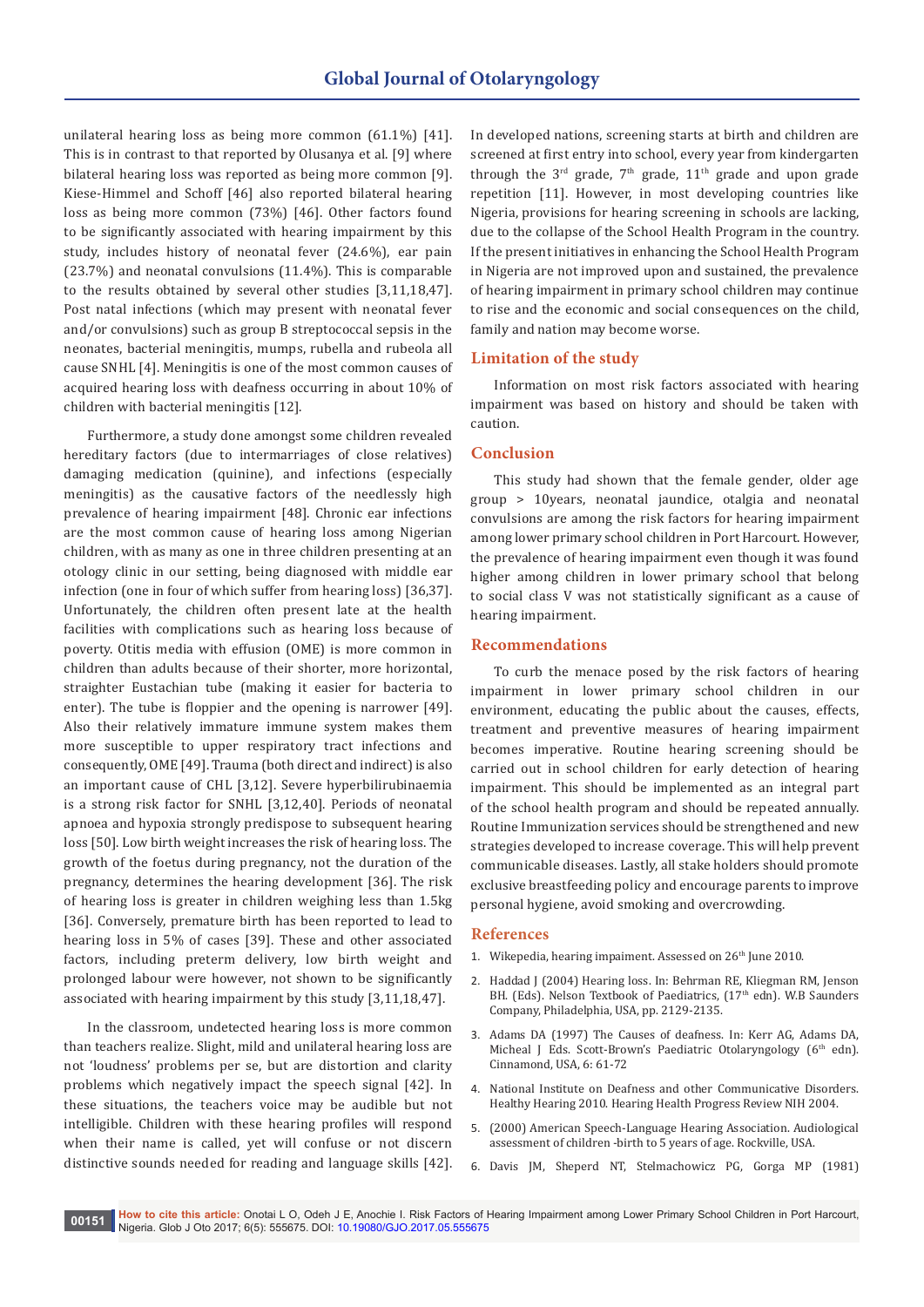[Characteristics of hearing –impaired children in the public schools:](https://www.ncbi.nlm.nih.gov/pubmed/7253589)  [part II- psychoeducational data. J Speech Hear Disord 46\(2\): 130-137.](https://www.ncbi.nlm.nih.gov/pubmed/7253589)

- 7. [Karatas E, Karilikama M, Mumbuc S \(2006\) Auditory functions in](https://www.ncbi.nlm.nih.gov/pubmed/16708506)  [children at schools for the deaf. J Natl Med Assoc 98\(2\): 204-210.](https://www.ncbi.nlm.nih.gov/pubmed/16708506)
- 8. [Mathers C, Smith A, Cancher M \(2000\) Global burden of hearing loss in](http://www.who.int/healthinfo/statistics/bod_hearingloss.pdf)  [the year 2000. WHO, Geneva. Africa.](http://www.who.int/healthinfo/statistics/bod_hearingloss.pdf)
- 9. [Olusanya BO, Okolo AA, Ijaduola GTA \(2000\) The Hearing profile of](https://www.ncbi.nlm.nih.gov/pubmed/11035173)  [Nigerian school children. Intl J Paediatr Otorhinolaryngol 55\(3\): 173-](https://www.ncbi.nlm.nih.gov/pubmed/11035173) [179](https://www.ncbi.nlm.nih.gov/pubmed/11035173)
- 10. [Ologe FE, Ernest SK \(2002\) Screening audiometry in a private primary](https://www.ncbi.nlm.nih.gov/pubmed/15186554)  [school in Ilorin. Nig J Paediatr 29\(3\): 196-199.](https://www.ncbi.nlm.nih.gov/pubmed/15186554)
- 11. Berman S, Chan K (1997) Ear, Nose and Throat. In: Levin MJ, Hay WW, Groothins JR, Hayward AR. (Eds). Current Paediatric Diagnosis and Treatment, (13<sup>th</sup> edn). Appleton and Lange, USA, pp. 403-415.
- 12. [Chan KH \(1994\) Sensorinearal hearing loss in children: Classification](https://www.ncbi.nlm.nih.gov/pubmed/8065754)  [and Evaluation. Otolaryngol Clin North Am 27\(3\): 473-475.](https://www.ncbi.nlm.nih.gov/pubmed/8065754)
- 13. [Akinpelu OV, Amusa YB \(2007\) Otologic diseases in Nigerian children.](https://ispub.com/IJORL/7/1/4701)  [Int J Otorhinolaryngol 7: 1.](https://ispub.com/IJORL/7/1/4701)
- 14. [Balkany TJ, Mischke RE, Downs MP, Jafek OW \(1979\) Ossicular](https://www.ncbi.nlm.nih.gov/pubmed/158733)  [abnormalities in Down's syndrome. Otolaryngol and Head Neck Surg](https://www.ncbi.nlm.nih.gov/pubmed/158733)  [87\(3\): 372-384.](https://www.ncbi.nlm.nih.gov/pubmed/158733)
- 15. Hendrix RA, Berry GA (2004) The Effects of Pollution on Hearing and Balance.
- 16. [Goines L, Hagler L \(2007\) Noise pollution: a modern plague. S Afr Med](http://www.nonoise.org/library/smj/smj.htm)  [J 100\(3\): 287-294.](http://www.nonoise.org/library/smj/smj.htm)
- 17. [Church MW, Gerkin KP \(1998\) Hearing Disorders in children with](https://www.ncbi.nlm.nih.gov/pubmed/3399287)  [Foetal Acohol Syndrome: findings from case reports. Paediatrics](https://www.ncbi.nlm.nih.gov/pubmed/3399287)  [82\(2\):147-154.](https://www.ncbi.nlm.nih.gov/pubmed/3399287)
- 18. [Bergman I, Hirsch RP, Fria TJ, Shapiro SM, Holzman I, et al. \(1985\)](https://www.ncbi.nlm.nih.gov/pubmed/3965686)  [Causes of Hearing loss in the high risk premature infant. J Pediatr](https://www.ncbi.nlm.nih.gov/pubmed/3965686)  [106\(1\): 95-101.](https://www.ncbi.nlm.nih.gov/pubmed/3965686)
- 19. [Duncan B, Ey J, Holdberg CJ, Wright AL, Martinez FD, et al. \(1993\)](https://www.ncbi.nlm.nih.gov/pubmed/8474804)  [Exclusive breastfeeding for at least 4 months protects against otitis](https://www.ncbi.nlm.nih.gov/pubmed/8474804)  [media. Pediatrics 91\(5\): 867-872.](https://www.ncbi.nlm.nih.gov/pubmed/8474804)
- 20. [Ey JL, Holdberg CJ, Aldous MB, Wright AL, Martinez FD, et al. \(1995\)](https://www.ncbi.nlm.nih.gov/pubmed/7724301)  [Group Health Medical Associates: Passive smoke exposure and otitis](https://www.ncbi.nlm.nih.gov/pubmed/7724301)  [media in the first year of life. Pediatrics 95\(5\): 670-677.](https://www.ncbi.nlm.nih.gov/pubmed/7724301)
- 21. Rosenberg AA, Thilo EH (1997) The Newborn Infant. In: Levin MJ, Hay WW, Groothins JR, Hayward AR. Eds. Current Paediatric Diagnosis and Treatment, (13<sup>th</sup> edn). Appleton and Lange, USA, p. 49-52.
- 22. [Danielson RW \(2005\) Prevention of hearing loss from noise exposure.](http://www.betterhearing.org/hearing-loss-prevention/indexDetail.cfm)
- 23. [Web MD \(2007\) Hearing loss Prevention.](http://www.webmd.com/a-to-z-guides/hearing-loss-prevention)
- 24. [New York State Department of Health \(2006\) Chapter III. Assessment](http://www.health.state.ny.us/community/infants_children/early_intervention/disorders/ch3_pt5.htm)  [methods for young children with communication disorders. In: Clinical](http://www.health.state.ny.us/community/infants_children/early_intervention/disorders/ch3_pt5.htm)  [Practice Guidelines: Report of the Recommendations, Communication](http://www.health.state.ny.us/community/infants_children/early_intervention/disorders/ch3_pt5.htm)  [Disorders, assessment and Intervention for young children. New York,](http://www.health.state.ny.us/community/infants_children/early_intervention/disorders/ch3_pt5.htm)  [USA, 1-17.](http://www.health.state.ny.us/community/infants_children/early_intervention/disorders/ch3_pt5.htm)
- 25. Adams DA (1997) Management of the hearing impaired child. In: Kerr AG, Adams DA, Micheal J Eds. Scott-Brown's Paediatric Otolaryngology, (6th edn). Cinnamond, USA, 6:178-190.
- 26. [Martin JA \(1982\) Diagnosis and communicative ability in deaf children](https://www.ncbi.nlm.nih.gov/pubmed/7092723)  [in the European community. Audiology 21\(3\): 185-196.](https://www.ncbi.nlm.nih.gov/pubmed/7092723)
- 27. Mc Cormick B (1997) Screening and Surveillance for hearing impairment in pre-school children. In: Kerr AG, Adams DA, Micheal J Eds. Scott-Brown's Paediatric Otolaryngology, (6<sup>th</sup> edn). Cinnamond, USA, 6:89-106.
- 28. Ijaduola GTA (1991) Examination in Otorhinolaryngology. Tunji Alabi

Publishers, Ibadan, Nigeria, Africa, 10-12.

- 29. Dennis MJ, Neely GJ (1991) Basic Hearing Tests. Otolaryngol Clin North Am 24: 253-295.
- 30. [Corso J \(1963;\) Aging and auditory thresholds in men and women.](https://www.ncbi.nlm.nih.gov/pubmed/14023184)  [Archives of Environmental health. 6: 350-356.](https://www.ncbi.nlm.nih.gov/pubmed/14023184)
- 31. [Cassidy J, Dity K \(2001\) Gender differences among newborns on a](https://www.ncbi.nlm.nih.gov/pubmed/11407963)  [transient otoacoustic emissions test for hearing. J Musical Therapy](https://www.ncbi.nlm.nih.gov/pubmed/11407963)  [37\(1\): 28-35.](https://www.ncbi.nlm.nih.gov/pubmed/11407963)
- 32. [Sato H, Sando I, Takahashi H \(1991\) Sexual dimorphism and](https://www.ncbi.nlm.nih.gov/pubmed/1763623)  [development of the human cochlea. Acta Otolaryngologica 111\(6\):](https://www.ncbi.nlm.nih.gov/pubmed/1763623)  [1037-1040.](https://www.ncbi.nlm.nih.gov/pubmed/1763623)
- 33. [Morlet T, Perrin E, Durrant JD, Lapillonne A, Ferber C, et al. \(1996\)](https://www.ncbi.nlm.nih.gov/pubmed/8977146)  [Development of cochlear active mechanisms in humans differs](https://www.ncbi.nlm.nih.gov/pubmed/8977146)  [between gender. Neuroscience letters 220\(1\): 49-52.](https://www.ncbi.nlm.nih.gov/pubmed/8977146)
- 34. [Sorri M, Rantakallio P \(1985\) Prevalence of hearing loss at the age](http://www.tandfonline.com/doi/abs/10.3109/01050398509045942?journalCode=iaud20)  [of 15 in a birth cohort of 12,000 children from northern Finland.](http://www.tandfonline.com/doi/abs/10.3109/01050398509045942?journalCode=iaud20)  [Scandinavian Audiology 14\(4\): 203-207.](http://www.tandfonline.com/doi/abs/10.3109/01050398509045942?journalCode=iaud20)
- 35. [Mc Cook A \(2010\) More girls developing a form of hearing loss. Reuters](file:///D:/JOURNALS/GJO/GJO.MS.ID.555676/GJO-RA-17-679_W/http/www.reuters.com/article/2010/12/27us-hearing-loss)  [health.](file:///D:/JOURNALS/GJO/GJO.MS.ID.555676/GJO-RA-17-679_W/http/www.reuters.com/article/2010/12/27us-hearing-loss)
- 36. [Press, hear-it. Archives 2008.](http://www.press.hear-it.org/list.dsp?area=12SQ)
- 37. [Olusanya O, Okpere E, Ezimokhai M \(1985\) The Importance of Social](https://www.scienceopen.com/document?vid=af0c3c60-eb81-46bc-a23d-60d9552d2224)  [Class in Voluntary Fertility Control in a developing Country. West Afr J](https://www.scienceopen.com/document?vid=af0c3c60-eb81-46bc-a23d-60d9552d2224)  [Med 4\(4\): 205-212.](https://www.scienceopen.com/document?vid=af0c3c60-eb81-46bc-a23d-60d9552d2224)
- 38. [Prescott CA, Kibel MA \(1991\) Ear and hearing disorders in rural grade](http://europepmc.org/abstract/med/1989096)  [2 \(sub B\) school children in the Western Cape. S Afr Med J 79: 90-93.](http://europepmc.org/abstract/med/1989096)
- 39. [Swart SM, Lemmer R, Parbhoo JN, Prescott CA \(1995\) A survey of ear](https://www.ncbi.nlm.nih.gov/pubmed/7607818)  [and hearing disorders amongst a representive sample of Grade! school](https://www.ncbi.nlm.nih.gov/pubmed/7607818)  [children in Swaziland. Int J Paediatr Otorhinolaryngol 32\(1\): 23-24.](https://www.ncbi.nlm.nih.gov/pubmed/7607818)
- 40. [Taha AA, Pratt RS, Farahat TM, Abdel-Rasoul GM, Albtanony MA, et](https://www.ncbi.nlm.nih.gov/pubmed/20538965)  [al. \(2010\) Prevalence and Risk Factors of hearing impairment among](https://www.ncbi.nlm.nih.gov/pubmed/20538965)  [primary school children in Shebin El-kom district, Egypt. Am J Audiol](https://www.ncbi.nlm.nih.gov/pubmed/20538965)  [19\(1\): 46-60.](https://www.ncbi.nlm.nih.gov/pubmed/20538965)
- 41. [Daud MK, Noor RM, Rahman NA, Sidek DS, Mohamad A \(2010\) The](https://www.ncbi.nlm.nih.gov/pubmed/19913305)  [Effect of mild hearing loss on academic performance in primary school](https://www.ncbi.nlm.nih.gov/pubmed/19913305)  [children. Intl J Paediatr Otorhinolaryngol 74\(1\): 67-70.](https://www.ncbi.nlm.nih.gov/pubmed/19913305)
- 42. Ulrich LM. ADHD/ADD or hearing loss?
- 43. [Pittmann AL, Stelmachowicz PG \(2003\) Hearing loss in children and](https://www.ncbi.nlm.nih.gov/pubmed/12799541)  [adults. Audiometric configuration, asymmetry and progression. Ear](https://www.ncbi.nlm.nih.gov/pubmed/12799541)  [Hear24 \(3\): 198-205.](https://www.ncbi.nlm.nih.gov/pubmed/12799541)
- 44. [Bastos I, Mallya J, Ingvarsson L, Reimer A, Andreasson L \(1995\)](https://www.ncbi.nlm.nih.gov/pubmed/7607816)  [Middle ear disease and hearing impairment in northern Tanzania. A](https://www.ncbi.nlm.nih.gov/pubmed/7607816)  [prevalence study of school children in the Moshi and Monduli districts.](https://www.ncbi.nlm.nih.gov/pubmed/7607816)  [Intl J Paediatr Otorhinolaryngol 32\(1\): 1-12.](https://www.ncbi.nlm.nih.gov/pubmed/7607816)
- 45. [Seely DR, Gloyd SS, Wright AD, Norton SJ \(1995\) Hearing loss-](https://www.ncbi.nlm.nih.gov/pubmed/7619409)[Prevalence and risk factors among Sierra Leonean children. Archives](https://www.ncbi.nlm.nih.gov/pubmed/7619409)  [of Otolaryngology- Head Neck Surg 121\(8\): 853-858.](https://www.ncbi.nlm.nih.gov/pubmed/7619409)
- 46. [Kiese-Himmel C, Schroff JKE \(1997\) Identification and diagnostic](https://www.ncbi.nlm.nih.gov/pubmed/9112033)  [evaluation of hearing impairment in early childhood German-speaking](https://www.ncbi.nlm.nih.gov/pubmed/9112033)  [infants. Ear Arch Otorhinolaryngol 254\(3\): 133-139.](https://www.ncbi.nlm.nih.gov/pubmed/9112033)
- 47. [Gerber SE \(1990\) Review of a high risk register for congenital or early](https://www.ncbi.nlm.nih.gov/pubmed/2265305)[onset deafness. Br J Audiol 24\(5\): 347-356.](https://www.ncbi.nlm.nih.gov/pubmed/2265305)
- 48. [Martinez-Cruz CF, Poblario A, Conde-Reyes MP \(2009\) Cognitive](https://www.ncbi.nlm.nih.gov/pubmed/19766901)  [performance of school children with unilateral sensorineural hearing](https://www.ncbi.nlm.nih.gov/pubmed/19766901)  [loss. Arch Med Res 40\(5\): 374-379.](https://www.ncbi.nlm.nih.gov/pubmed/19766901)
- 49. [Cleveland clinics. Hearing loss in children.](http://www.myclevelandclinic.org/head_neck/patients/audiology/hearing_loss_in_children)
- 50. [Salamay A, Eldredge L, Tooley WH \(1989\) Neonatal status and hearing](https://www.ncbi.nlm.nih.gov/pubmed/2715898)  [loss in high risk infants. J Pediatr 114\(5\): 847-852.](https://www.ncbi.nlm.nih.gov/pubmed/2715898)

**How to cite this article:** Onotai L O, Odeh J E, Anochie I. Risk Factors of Hearing Impairment among Lower Primary School Children in Port Harcourt, **00152 Now to cite this article:** Oriotal L O, Oden J E, Anochie I. Kisk Pactors of H<br>Nigeria. Glob J Oto 2017; 6(5): 555675. DOI: [10.19080/GJO.2017.05.555675](http://dx.doi.org/10.19080/GJO.2017.05.555675
)